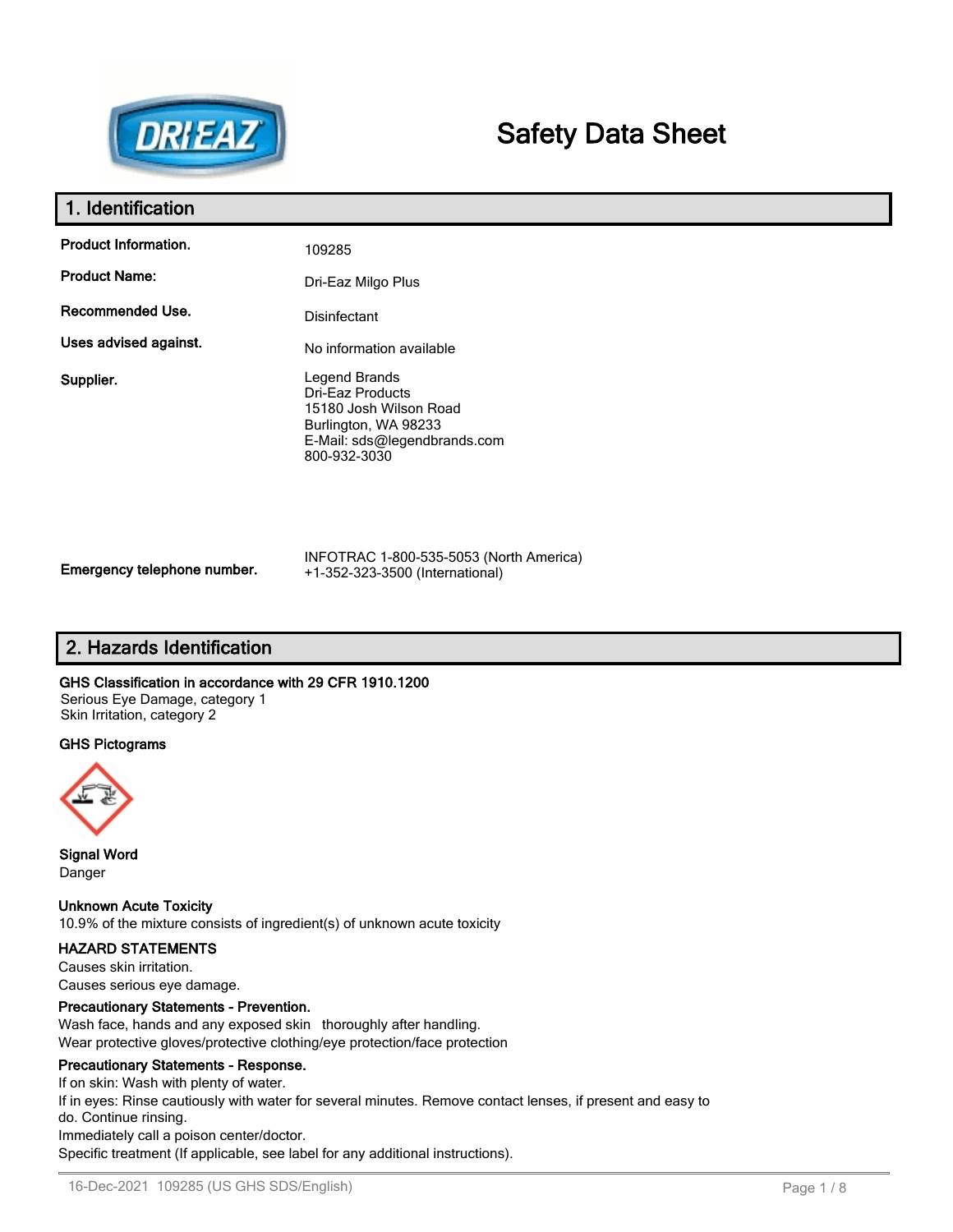If skin irritation occurs: Get medical advice/attention. Take off contaminated clothing and wash it before reuse.

# **3. Composition/Information on Ingredients**

| <b>Chemical Name</b>                                                        | CAS-No.    | <u>Wt. %</u> |
|-----------------------------------------------------------------------------|------------|--------------|
| <b>QUATERNARY AMMONIUM COMPOUNDS, DI-</b><br>C8-10-ALKYLDIMETHYL, CHLORIDES | 68424-95-3 | $2.5 - 10$   |
| Secondary alcohol ethoxylate Poly(ethylene oxide                            | 68131-40-8 | $1.0 - 2.5$  |
| Ammonium chloride compound                                                  | 68424-85-1 | $1.0 - 2.5$  |
| <b>TETRASODIUM EDTA</b>                                                     | 64-02-8    | $1.0 - 2.5$  |
| Ethanol                                                                     | 64-17-5    | $1.0 - 2.5$  |

The exact percentage (concentration) of composition has been withheld as a trade secret.

# **4. First-aid Measures**

#### **Description of first-aid measures.**

### **General advice.**

Call a physician if irritation develops or persists. If symptoms persist, call a physician. When symptoms persist or in all cases of doubt seek medical advice.

#### **Inhalation.**

Move to fresh air. If symptoms persist, call a physician.

#### **Skin contact.**

Wash off immediately with soap and plenty of water. Remove all contaminated clothes and shoes. If symptoms persist, call a physician. May cause slight irritation. Remove and wash contaminated clothing before re-use. Wash off immediately with plenty of water. If symptoms persist, call a doctor. Show this safety data sheet to the doctor in attendance.

#### **Eye contact.**

Rinse thoroughly with plenty of water for at least 15 minutes and consult a physician. If symptoms persist, call a physician. Remove contact lenses, if present.

#### **Ingestion.**

Do NOT induce vomiting. Never give anything by mouth to an unconscious person. If symptoms persist, call a physician. Gently wipe or rinse the inside of the mouth with water.

#### **Symptoms.**

See Section 2.2, Label Elements and/or Section 11, Toxicological effects.

#### **Notes to physician.**

Treat symptomatically.

### **5. Fire-fighting Measures**

#### **Extinguishing media.**

### **Suitable extinguishing media.**

Use extinguishing measures that are appropriate to local circumstances and the surrounding environment.

# **Extinguishing media which shall not be used for safety reasons.**

High volume water jet.

#### **Special hazards arising from the substance or mixture.**

No information available.

#### **Advice for firefighters.**

As in any fire, wear self-contained breathing apparatus pressure-demand, MSHA/NIOSH (approved or equivalent) and full protective gear.

# **6. Accidental Release Measures**

### **Personal precautions, protective equipment and emergency procedures.**

#### **Personal precautions.**

Avoid contact with skin, eyes and clothing. Ensure adequate ventilation, especially in confined areas. Do not breathe vapors or spray mist.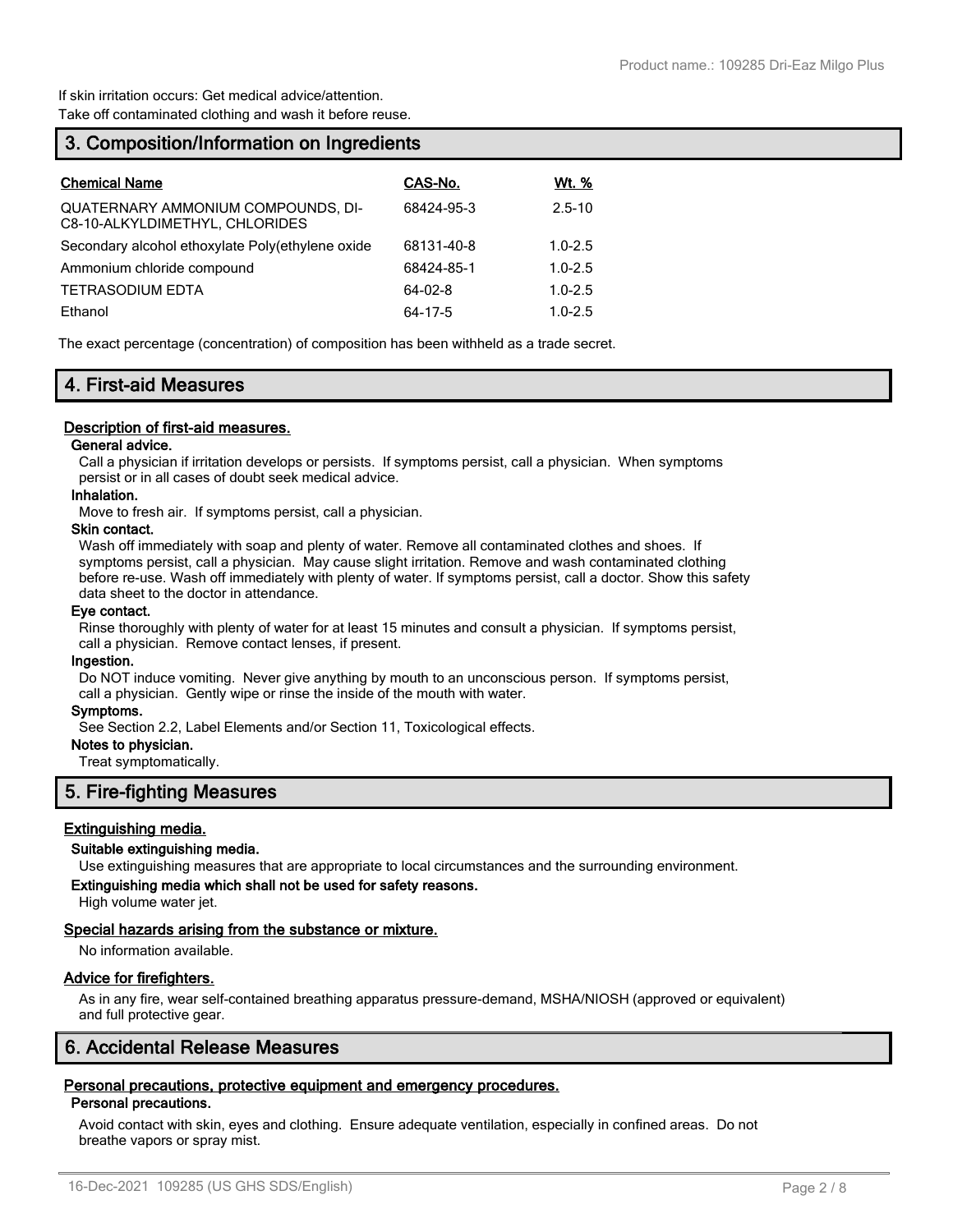#### **Advice for emergency responders.**

Use personal protection recommended in Section 8.

#### **Environmental precautions.**

Prevent product from entering drains. See Section 12 for additional Ecological information.

# **Methods and materials for containment and cleaning up.**

# **Methods for Containment.**

Prevent further leakage or spillage if safe to do so. Pick up and transfer to properly labeled containers.

#### **Methods for cleaning up.**

Use personal protective equipment as required.

#### **Reference to other sections.**

See section 8 for more information.

# **7. Handling and Storage**

#### **Conditions for safe storage, including any incompatibilities.**

# **Advice on safe handling.**

Handle in accordance with good industrial hygiene and safety practice.

#### **Hygiene measures.**

See section 7 for more information.

#### **Storage Conditions.**

Keep containers tightly closed in a cool, well-ventilated place.

# **8. Exposure Controls/Personal Protection**

| <b>Ingredients with Occupational Exposure Limits</b> |                      |                       |                     |                         |
|------------------------------------------------------|----------------------|-----------------------|---------------------|-------------------------|
| <b>Chemical Name</b>                                 | <b>ACGIH TLV-TWA</b> | <b>ACGIH-TLV STEL</b> | <b>OSHA PEL-TWA</b> | <b>OSHA PEL-CEILING</b> |
| Ethanol                                              | N.E.                 | $1000$ ppm            | $1000$ ppm          | N.E.                    |

**TLV = Threshold Limit Value TWA = Time Weighted Average PEL = Permissible Exposure Limit STEL = Short-Term Exposure Limit N.E. = Not Established**

#### **Engineering Measures.**

Showers, eyewash stations, and ventilation systems.

#### **Personal protective equipment.**

#### **Eye/Face Protection.**

Safety glasses with side-shields.

#### **Skin and body protection.**

Wear suitable protective clothing.

#### **Respiratory protection.**

In case of insufficient ventilation wear suitable respiratory equipment.

# **9. Physical and chemical properties.**

#### **Information on basic physical and chemical properties.**

| Liguid                    |
|---------------------------|
| Clear liquid              |
| Colorless                 |
| Slight                    |
| No Information            |
| 12.4                      |
| No Information            |
| No Information            |
| 78 - 1,390 (172.4 - 2534) |
|                           |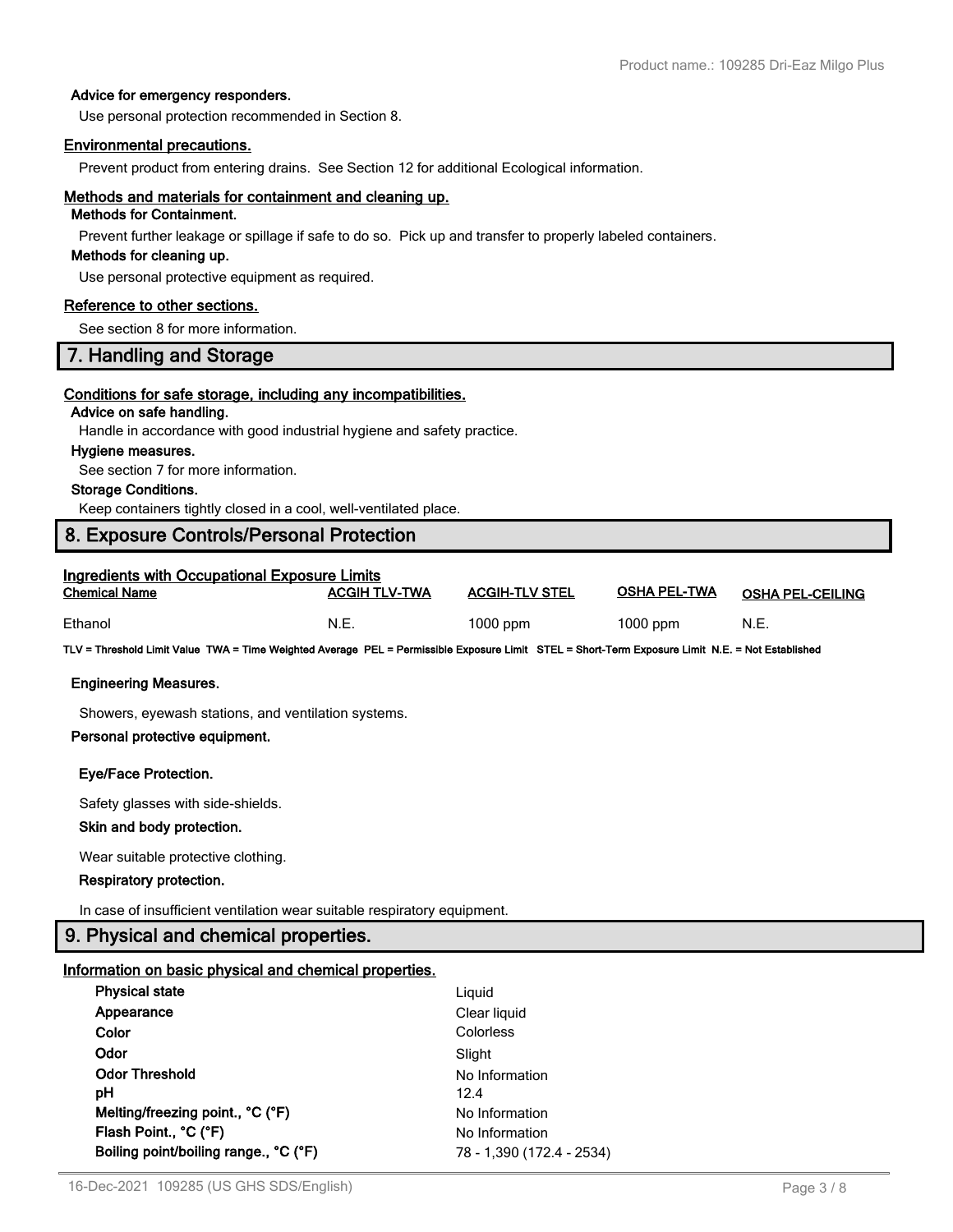| <b>Evaporation rate</b>                | No Ini |
|----------------------------------------|--------|
| <b>Explosive properties.</b>           | No Int |
| Vapor pressure.                        | No Int |
| Vapor density.                         | No Int |
| Specific Gravity. (g/cm <sup>3</sup> ) | 1.010  |
| Water solubility.                      | Solub  |
| <b>Partition coefficient.</b>          | No Int |
| Autoignition temperature°C             | No Int |
| Decomposition Temperature °C.          | No Int |
| Viscosity, kinematic.                  | No Ini |
|                                        |        |

**Other information. Volatile organic compounds (VOC) content.** .1 lb/gal **Density, Ib/gal** No Information

**No Information Available Explosive properties.** No Information **No Information No Information** Soluble in water **No Information No Information No Information No Information** 

# **10. Stability and Reactivity**

#### **Reactivity.**

Stable under normal conditions.

#### **Chemical stability.**

Stable under recommended storage conditions.

#### **Possibility of hazardous reactions.**

None known based on information supplied.

#### **Conditions to Avoid.**

None known.

#### **Incompatible Materials.**

None known based on information supplied.

#### **Hazardous Decomposition Products.**

None known.

#### **11. Toxicological Information**

#### **Information on toxicological effects.**

# **Acute toxicity.**

**Product Information**

| LD50 Oral       | <b>LD50 Dermal</b> |  |
|-----------------|--------------------|--|
| 11,311.00 mg/kg | 13,009.00 mg/kg    |  |

#### **Component Information.**

| CAS-No.       | <b>Chemical Name</b>                                                           | LD50 Oral       | <b>LD50 Dermal</b>      | <b>LC50</b> Inhalation                |
|---------------|--------------------------------------------------------------------------------|-----------------|-------------------------|---------------------------------------|
| 68424-95-3    | <b>QUATERNARY AMMONIUM</b><br>COMPOUNDS, DI-C8-10-<br>ALKYLDIMETHYL, CHLORIDES | N.I.            | 3861 mg/kg<br>Rabbit    | N.I.                                  |
| 68131-40-8    | Secondary alcohol ethoxylate Poly(ethylene<br>oxide                            | 2100 mg/kg Rat  | $>$ 2000 mg/kg Rat N.I. |                                       |
| 68424-85-1    | Ammonium chloride compound                                                     | 344 mg/kg (Rat) | 340 mg/kg (<br>Rabbit)  | N.I.                                  |
| $64 - 02 - 8$ | TETRASODIUM EDTA                                                               | 1658 mg/kg Rat  | N.I.                    | N.I.                                  |
| 64-17-5       | Ethanol                                                                        | 8300 mg/kg Rat  | N.I.                    | 116.9 mg/L, 133.8 mg/L Rat<br>(Vapor) |

**LC50 Inhalation (Vapor)** 

545.00 mg/l

N.I. = No Information

#### **Skin corrosion/irritation.**

No Information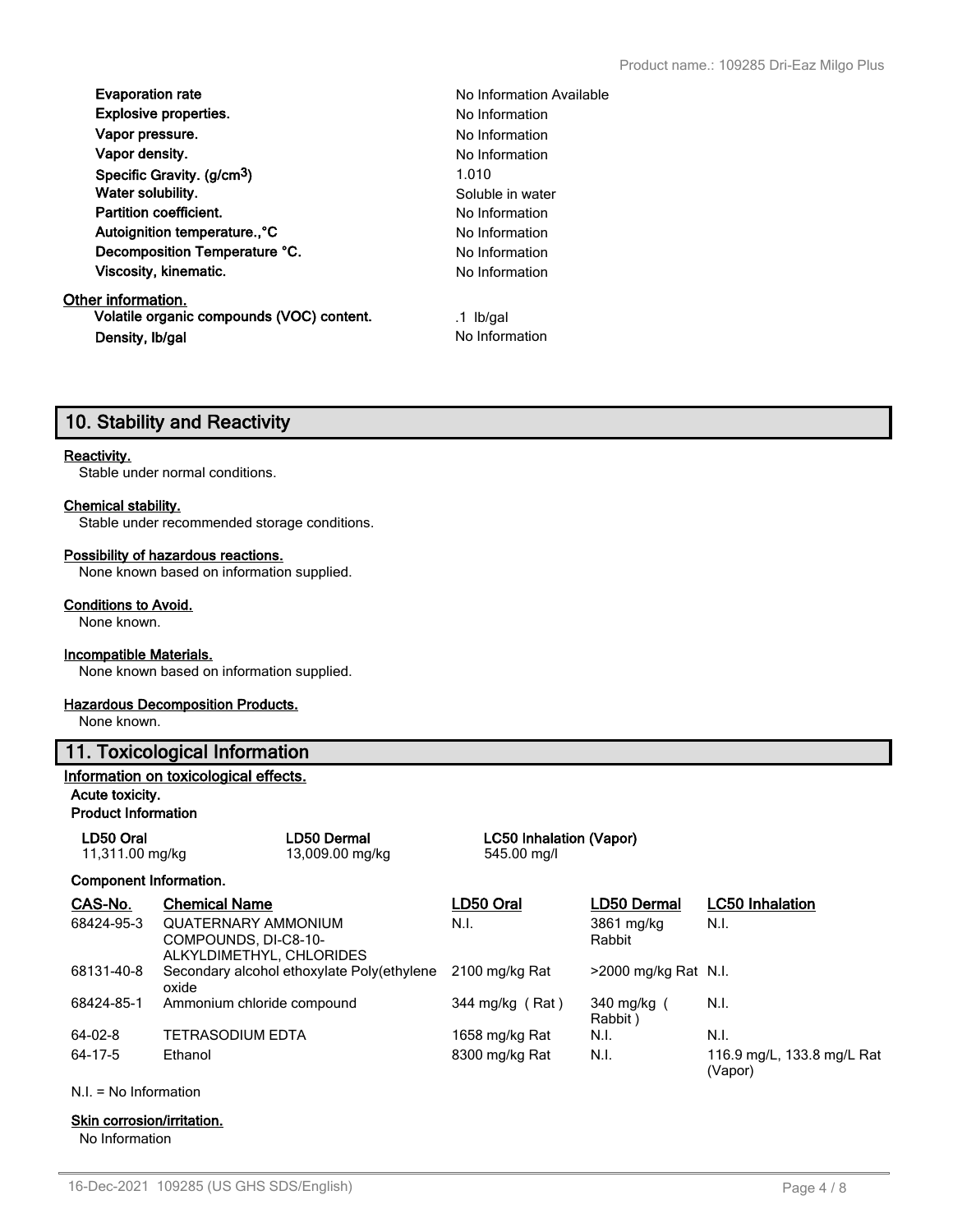### **Eye damage/irritation.**

No Information

### **Respiratory or skin sensitization.**

No Information

**Ingestion.**

No Information

# **Germ cell mutagenicity.**

# No Information

# **Carcinogenicity.**

No Information

### **Reproductive toxicity.**

No Information

#### **Specific target organ systemic toxicity (single exposure).**

No Information

### **Specific target organ systemic toxicity (repeated exposure).**

No Information

### **Aspiration hazard.**

No Information

# **Primary Route(s) of Entry**

No Information

# **12. Ecological Information**

# **Toxicity.**

7.93% of the mixture consists of ingredient(s) of unknown aquatic toxicity

### **Ecotoxicity effects.**

| <b>Chemical Name</b>                 | <b>Toxicity to algae</b>                       | <b>Toxicity to fish</b>                                                                                                                                | Toxicity to daphnia and other<br>aquatic invertebrates                          |
|--------------------------------------|------------------------------------------------|--------------------------------------------------------------------------------------------------------------------------------------------------------|---------------------------------------------------------------------------------|
| <b>TETRASODIUM EDTA</b><br>$64-02-8$ | EC50 72 h Desmodesmus<br>subspicatus 1.01 mg/L | LC50 96 h Lepomis macrochirus<br>41 mg/L, LC50 96 h Pimephales<br>promelas 59.8 mg/L                                                                   |                                                                                 |
| Ethanol<br>64-17-5                   |                                                | LC50 96 h Oncorhynchus mykiss<br>12.0 - 16.0 mL/L, LC50 96 h<br>Pimephales promelas >100 mg/<br>L, LC50 96 h Pimephales<br>promelas 13400 - 15100 mg/L | LC50 48 h Daphnia magna 9268<br>- 14221 mg/L, EC50 48 h<br>Daphnia magna 2 mg/L |

### **Persistence and degradability.**

No data are available on the product itself.

### **Bioaccumulative potential.**

Discharge into the environment must be avoided.

| CAS-No. | <b>Chemical Name</b> | log POW |
|---------|----------------------|---------|
| 64-17-5 | Ethanol              | $-0.32$ |
|         |                      |         |

# **Mobility in soil.**

No information

# **Other adverse effects.**

No information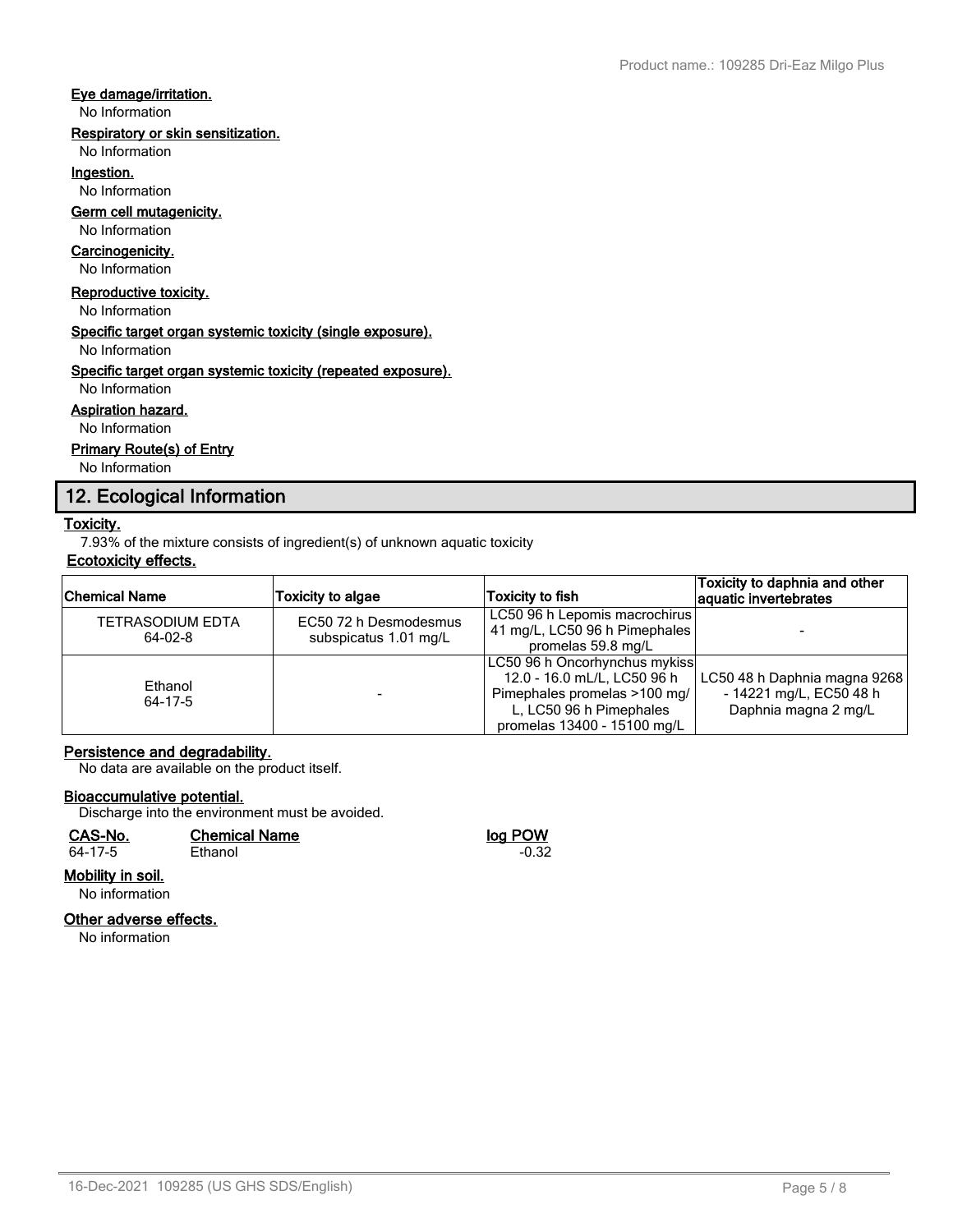# **13. Disposal Considerations**

#### **Waste Disposal Guidance.**

PESTICIDE DISPOSAL: Pesticide wastes are acutely hazardous. Improper disposal of excess pesticide, spray, or mixture of rinsate is a violation of Federal Law. If these wastes cannot be disposed of by use according to label instructions, contact your State Pesticide or Environmental Control Agency, or the Hazardous Waste representative at the nearest EPA Regional Office for guidance.

CONTAINER DISPOSAL: Non-refillable container. Do not reuse or refill this container. Triple rinse container (or equivalent) promptly after emptying. Triple rinse as follows: Empty the remaining contents into application equipment or a mix tank and drain for 10 seconds after the flow begins to drip. Fill the container ¼ full with water and recap. Shake for 10 seconds. Pour rinsate into application equipment or a mix tank or store rinsate for later use or disposal. Drain for 10 seconds after the flow begins to drip. Repeat this procedure two more times. Then offer for recycling if available or puncture and dispose of in a sanitary landfill, or by incineration, or, if allowed by state and local authorities, by burning If burned, stay out of smokeDisposal should be in accordance with applicable regional, national and local laws and regulations.

# **14. Transport Information**

# **DOT**

| <b>Shipping Name:</b><br><b>Hazard Class:</b><br>UN/NA Number: | Limited Quantity in Gallons Only<br>1903                                                                                                                             |
|----------------------------------------------------------------|----------------------------------------------------------------------------------------------------------------------------------------------------------------------|
| <b>Additional Information:</b>                                 | UN1903, Disinfectant, liquid, corrosive, n.o.s. (quaternary ammonium compound and<br>ETHYLENEDIAMINETETRAACETIC ACID NA4-SALT), 8, III in units larger than 1 gallon |

#### **IMDG**

|                       | <b>Proper Shipping Name:</b> Limited quantity in gallons |
|-----------------------|----------------------------------------------------------|
| <b>Hazard Class:</b>  | 8                                                        |
| UN Number:            | 1903                                                     |
| <b>Packing Group:</b> | Ш                                                        |

#### **IATA**

**Proper Shipping Name:** not recommended for air transport

# **15. Regulatory Information**

# **International Inventories:**

| <b>TSCA</b>     | Complies |
|-----------------|----------|
| DSL             | Complies |
| <b>DSL/NDSL</b> | Complies |
| EINECS/ELINCS   |          |
| <b>ENCS</b>     | Complies |
| <b>IECSC</b>    | Complies |
| <b>KECI</b>     | Complies |
| <b>PICCS</b>    | Complies |
| <b>AICS</b>     | Complies |
| <b>NZIoC</b>    | Complies |
| TCSI            |          |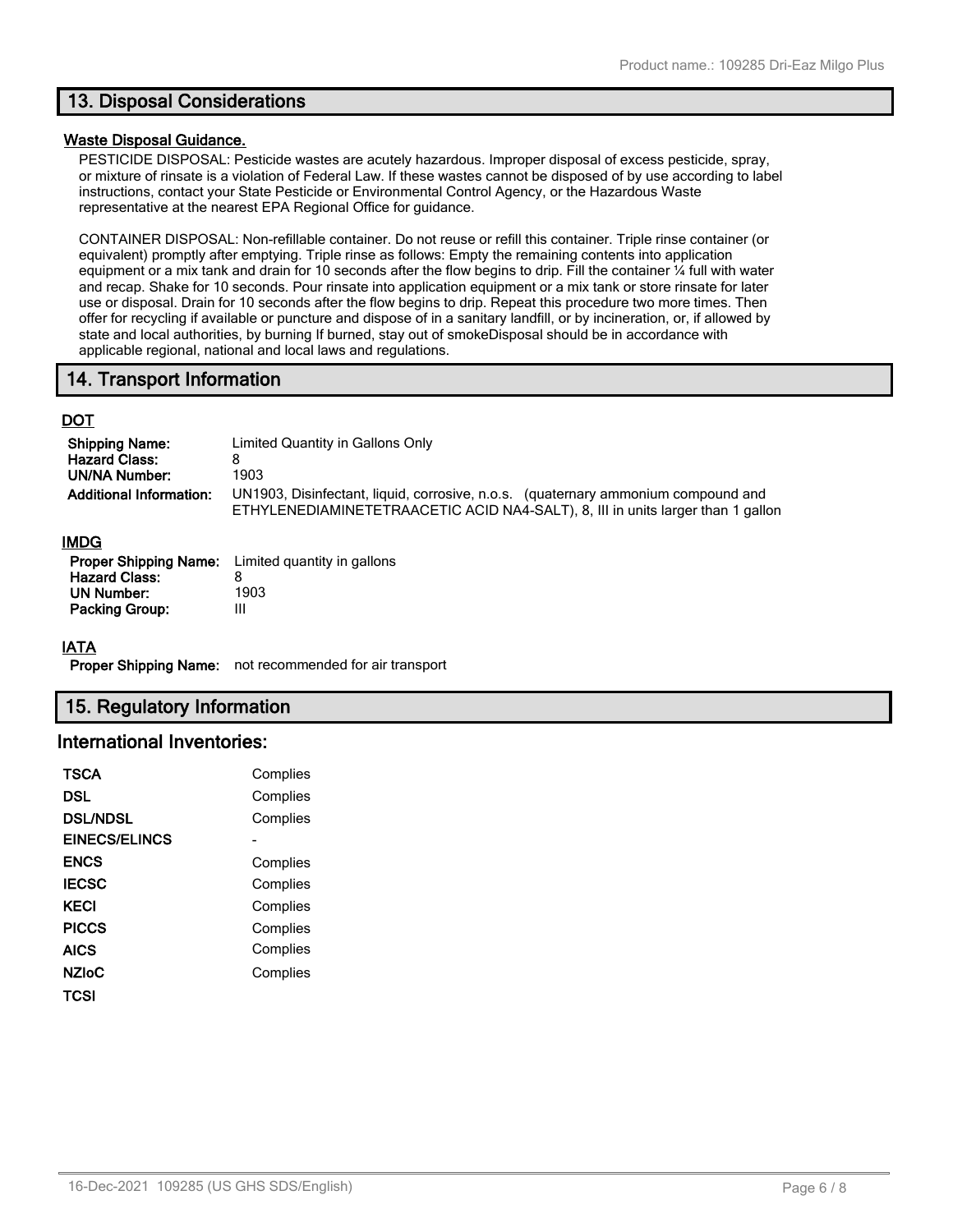| <b>TSCA</b>          | United States Toxic Substances Control Act Section 8(b) Inventory.                                |
|----------------------|---------------------------------------------------------------------------------------------------|
| <b>DSL</b>           | Canadian Domestic Substances List.                                                                |
| <b>DSL/NDSL</b>      | Canadian Domestic Substances List/Canadian Non-Domestic Substances List                           |
| <b>EINECS/ELINCS</b> | European Inventory of Existing Chemical Substances/European List of Notified Chemical Substances. |
| <b>ENCS</b>          | Japan Existing and New Chemical Substances.                                                       |
| <b>IECSC</b>         | China Inventory of Existing Chemical Substances.                                                  |
| <b>KECL</b>          | Korean Existing and Evaluated Chemical Substances.                                                |
| <b>PICCS</b>         | Philippines Inventory of Chemicals and Chemical Substances.                                       |
| <b>AICS</b>          | Australian Inventory of Chemical Substances.                                                      |
| <b>NZIOC</b>         | New Zealand Inventory of Chemicals.                                                               |
| <b>TCSI</b>          | <b>Taiwan Chemical Substance Inventory</b>                                                        |

# **U.S. Federal Regulations:**

# **SARA SECTION 313:**

This product does not contain any chemicals that are subject to the reporting requirements of SARA 313.

# **TOXIC SUBSTANCES CONTROL ACT 12(b):**

This product does not contain any chemicals that are subject to the reporting requirements of TSCA 12(b).

# **U.S. EPA PESTICIDE INFORMATION**

### **EPA Pesticide Registration Number:** 70835-6

**EPA STATEMENT:** EPA Statement:. This chemical is a pesticide product registered by the Environmental Protection Agency and is subject to certain labeling requirements under federal pesticide law. These requirements differ from the classification criteria and hazard information required for safety data sheets, and for workplace labels of non-pesticide chemicals. Following is the hazard information as required on the pesticide label:

### **EPA PESTICIDE LABEL:**

DANGER Corrosive. Causes irreversible eye damage and skin burns. Harmful if swallowed or absorbed through the skin. Do not get in eyes, on skin, or on clothing. Wear goggles or face shield, protective clothing and rubber gloves when handling. Wash thoroughly with soap and water after handling. Remove contaminated clothing and wash before reuse.

# **CALIFORNIA PROPOSITION 65 CARCINOGENS**

No Proposition 65 Carcinogens exist in this product.

# **CALIFORNIA PROPOSITION 65 REPRODUCTIVE TOXINS**

No Proposition 65 Reproductive Toxins exist in this product.